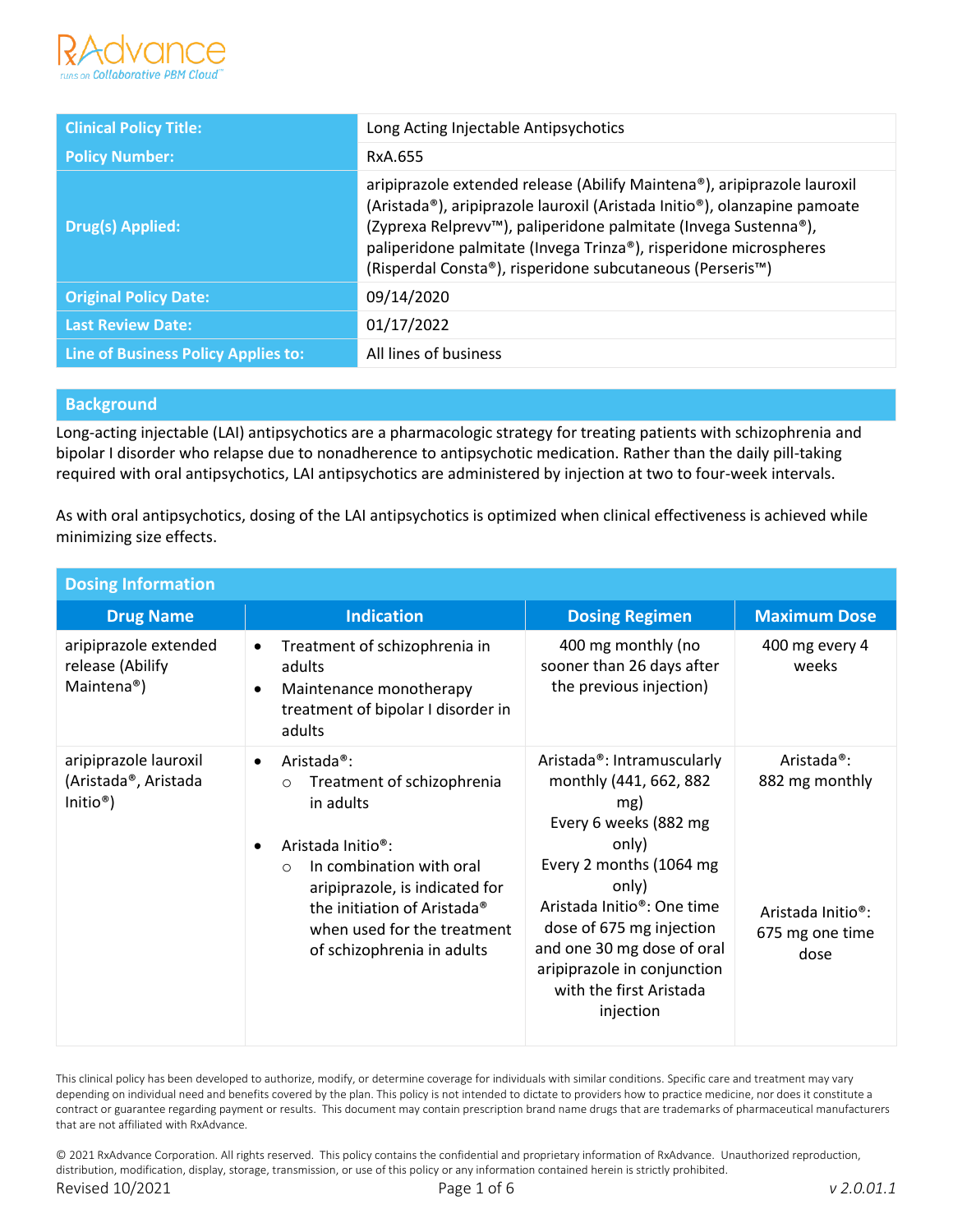

| <b>Dosing Information</b>                                       |                                                                                                                                                                                                                             |                                                                 |                                                          |
|-----------------------------------------------------------------|-----------------------------------------------------------------------------------------------------------------------------------------------------------------------------------------------------------------------------|-----------------------------------------------------------------|----------------------------------------------------------|
| <b>Drug Name</b>                                                | <b>Indication</b>                                                                                                                                                                                                           | <b>Dosing Regimen</b>                                           | <b>Maximum Dose</b>                                      |
| olanzapine pamoate<br>(Zyprexa Relprevv™)                       | Treatment of schizophrenia                                                                                                                                                                                                  | 150 to 405 mg every 2 to 4<br>weeks                             | 300 mg every 2<br>weeks                                  |
| paliperidone palmitate<br>(Invega Sustenna®,<br>Invega Trinza®) | Invega Trinza <sup>®</sup> :<br>$\bullet$<br>Treatment of schizophrenia<br>$\circ$<br>in patients after they have<br>been adequately treated<br>with Invega Sustenna®                                                       | Invega Trinza <sup>®</sup> :<br>273 to 819 mg every 3<br>months | Invega Trinza <sup>®</sup> :<br>819 mg every 3<br>months |
|                                                                 | Invega Sustenna®:<br>Treatment of schizophrenia<br>$\circ$<br>in adults.<br>Treatment of schizoaffective<br>$\circ$<br>disorder in adults as<br>monotherapy and as an<br>adjunct to mood stabilizers<br>or antidepressants. | Invega Sustenna®:<br>39 to 234 mg every 4<br>weeks              | Invega Sustenna®:<br>234 mg every 4<br>weeks             |
| risperidone<br>microspheres (Risperdal<br>Consta <sup>®</sup> ) | Treatment of schizophrenia<br>$\bullet$<br>Monotherapy or as adjunctive<br>$\bullet$<br>therapy to lithium or valproate<br>for the maintenance treatment<br>of Bipolar I Disorder                                           | 12.5 to 50 mg every 2<br>weeks*                                 | 50 mg every 2<br>weeks                                   |
| risperidone<br>subcutaneous<br>(Perseris™)                      | Treatment of schizophrenia in<br>$\bullet$<br>adults                                                                                                                                                                        | 90 to 120 mg every per<br>month. $±$                            | 120 mg every per<br>month                                |

\*Severe impairment (Child-Pugh class C) and Severe impairment (CrCl <30 mL/minute): 0.5 mg twice daily orally for 1 week then 1 mg twice daily or 2 mg once daily for 1 week; if tolerated, begin 25 mg IM every 2 weeks; continue oral dosing for 3 weeks after the first IM injection. An initial IM dose of 12.5 mg may also be considered. <sup>±</sup>Hepatic and Renal Impairment (Subcutaneous): Initiate with oral dosing (titrate up to 3 mg/day); if tolerated and effective, beginning 90 mg once monthly can be considered.

### **Dosage Forms**

- Abilify Maintena®: 300 mg, and 400 mg; single-dose pre-filled dual chamber syringe, single-dose vial
- Aristada®: 441 mg, 662 mg, 882 mg or 1064 mg; single-dose pre-filled syringe
- Aristada Initio®: 675 mg; single-dose pre-filled syringe
- Zyprexa Relprevv™: 210 mg/vial, 300 mg/vial, and 405 mg/vial
- Invega Sustenna®: 39 mg/0.25 mL, 78 mg/0.50 mL, 117 mg/0.75 mL, 156 mg/1.00 mL, or 234 mg/1.50 mL; injectable suspension
- Invega Trinza®: 273 mg/0.875 mL, 410 mg/1.315 mL, 546 mg/1.75 mL, or 819 mg/2.625 mL; injectable suspension
- Risperdal Consta®: 12.5 mg, 25 mg, 37.5 mg, and 50 mg; vial kits
- Perseris™: 90 mg and 120 mg; injectable suspension

# **Clinical Policy**

© 2021 RxAdvance Corporation. All rights reserved. This policy contains the confidential and proprietary information of RxAdvance. Unauthorized reproduction, distribution, modification, display, storage, transmission, or use of this policy or any information contained herein is strictly prohibited.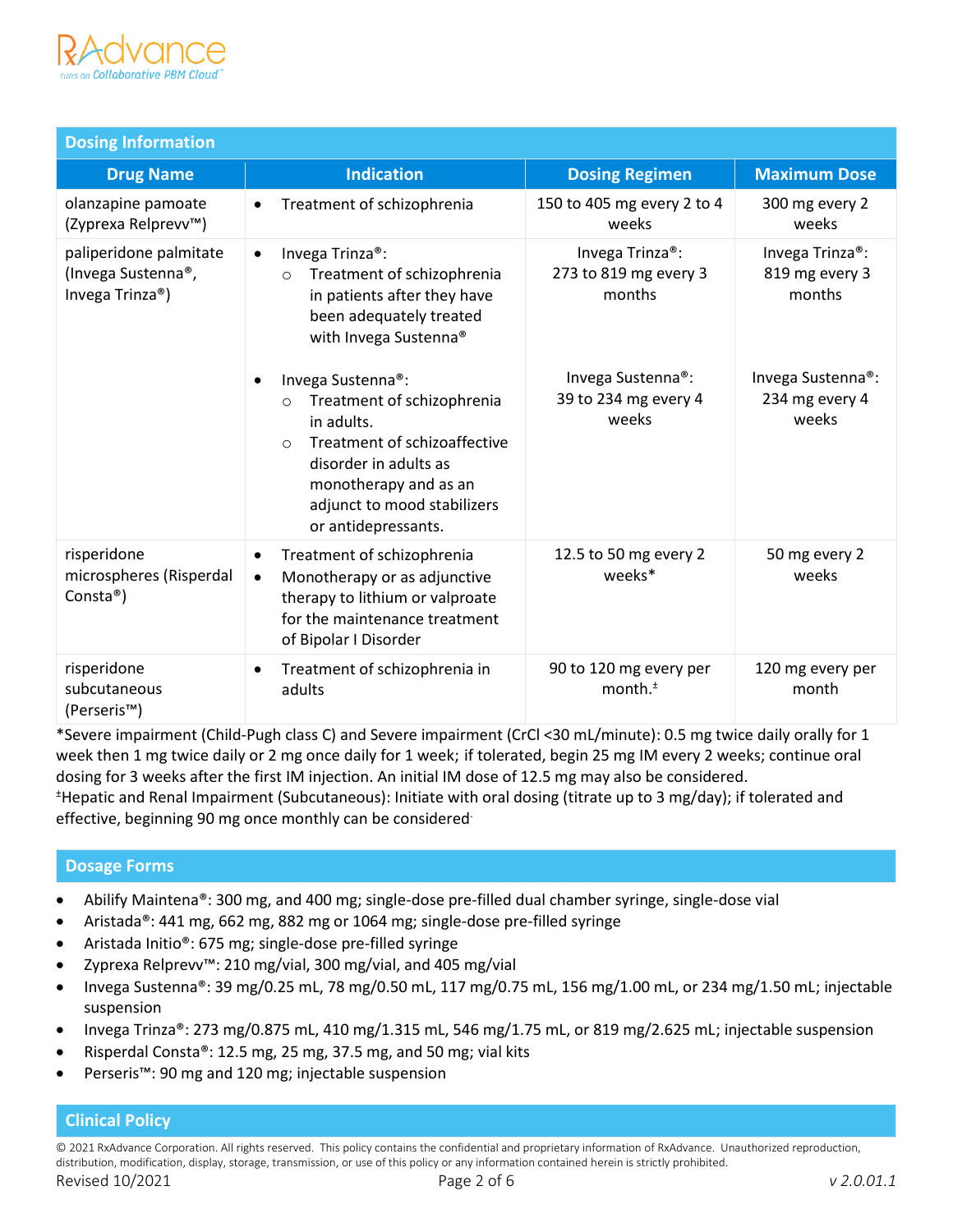

Provider must submit documentation (such as office chart notes, lab results or other clinical information) supporting that member has met all approval criteria. The provision of provider samples does not guarantee coverage under the terms of the pharmacy benefit administered by RxAdvance. All criteria for initial approval must be met in order to obtain coverage.

# **I. Initial Approval Criteria**

- **A. Schizophrenia** (must meet all):
	- 1. Diagnosis of schizophrenia;
	- 2. Age  $\geq$  18 years;
	- 3. Prescribed by or in consultation with a psychiatrist;
	- 4. History of non-adherence to oral antipsychotic therapy; (see Appendix D)
	- 5. Must meet (a, b, c, or d):
		- a. If request is for Abilify Maintena®, Aristada®, or Aristada Initio®: Established tolerability with oral aripiprazole;
		- b. If request is for Risperdal Consta® or Perseris™: Established tolerability with oral risperidone;
		- c. If request is for Zyprexa Relprevv™: Established tolerability with oral olanzapine;
		- d. If request is for Invega Sustenna® or Invega Trinza®: Established tolerability with oral paliperidone or risperidone.
	- 6. If Invega Trinza® is requested, adequate treatment has been established with Invega Sustenna® for  $\geq 4$ months;
	- 7. If Aristada Initio® is requested, it is used in conjunction with Aristada® and an oral one time 30 mg dose of aripiprazole.

# **Approval Duration**

**Commercial:** 6 months **Medicaid:** 6 months

- **B.** Bipolar I Disorder (must meet all):
	- 1. Diagnosis of bipolar I disorder;
	- 2. Request is for one of the following: Abilify Maintena<sup>®</sup> or Risperdal Consta<sup>®</sup>;
	- 3. Age  $\geq$  18 years;
	- 4. Prescribed by or in consultation with a psychiatrist;
	- 5. History of non-adherence to oral antipsychotic therapy;
	- 6. Must meet (a or b):
		- a. If request is for Abilify Maintena®: Established tolerability with oral aripiprazole;
		- b. If request is for Risperdal Consta®: Established tolerability with oral risperidone.

# **Approval Duration Commercial:** 6 months

# **Medicaid:** 6 months

# **II. Continued Therapy Approval**

- **A. Schizophrenia** (must meet all):
	- 1. Member is currently receiving medication that has been authorized by RxAdvance or member has previously met initial approval criteria listed in this policy;
	- 2. Member is responding positively to therapy;

#### **Approval Duration Commercial:** 12 months

# **Medicaid:** 12 months

© 2021 RxAdvance Corporation. All rights reserved. This policy contains the confidential and proprietary information of RxAdvance. Unauthorized reproduction, distribution, modification, display, storage, transmission, or use of this policy or any information contained herein is strictly prohibited. Revised 10/2021 Page 3 of 6 *v 2.0.01.1*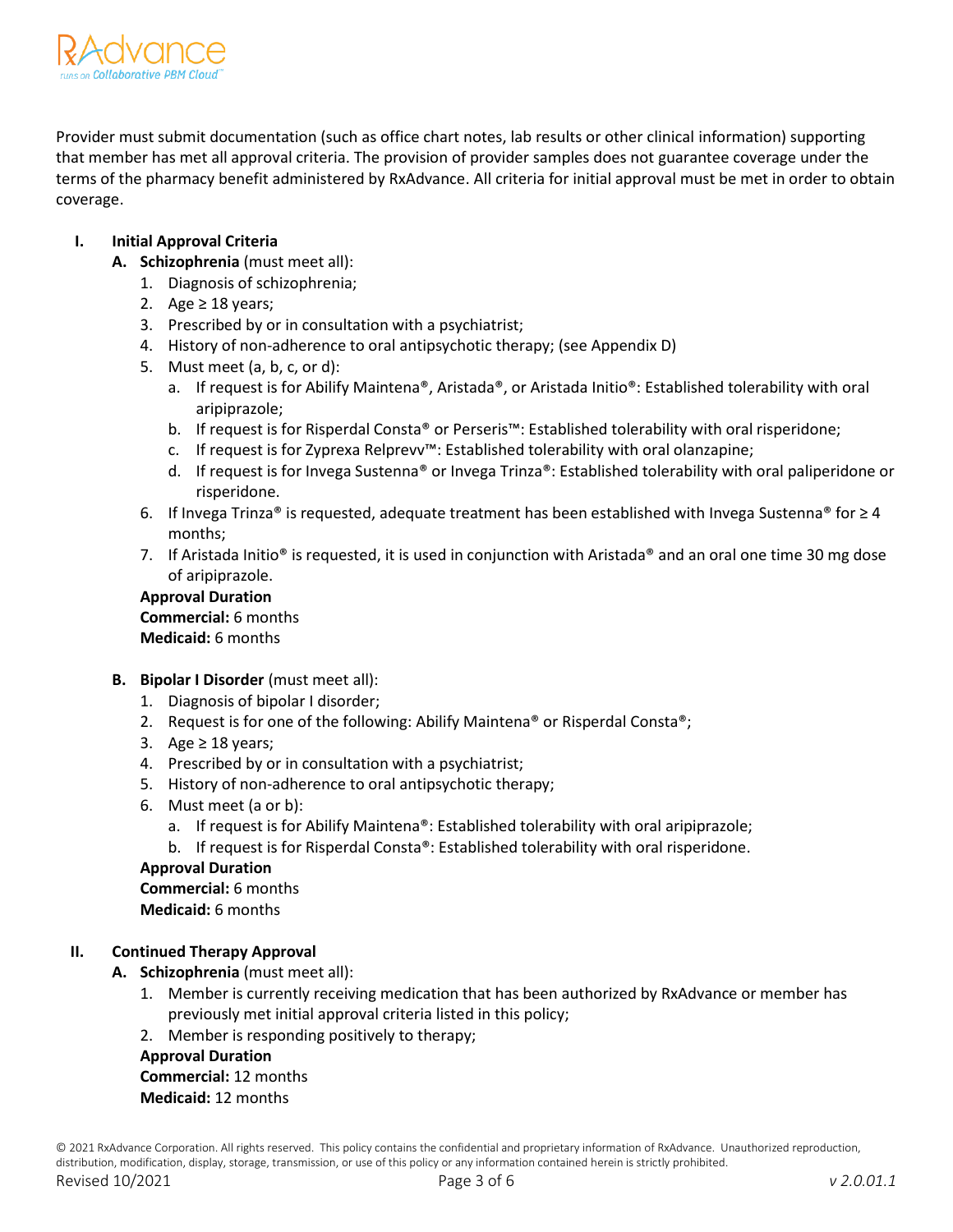

- **B. Bipolar I Disorder** (must meet all):
	- 1. Member is currently receiving medication that has been authorized by RxAdvance or member has previously met initial approval criteria listed in this policy;
	- 2. Member is responding positively to therapy;

**Approval Duration Commercial:** 12 months **Medicaid:** 12 months

**III. Appendices**

**APPENDIX A: Abbreviation/Acronym Key** FDA: Food and Drug Administration LAI: Long-acting injectable

**APPENDIX B: Therapeutic Alternatives**

Not applicable.

# **APPENDIX C: Contraindications/Boxed Warnings**

- Contraindication(s):
	- o Known hypersensitivity to the active ingredients (For all drugs except Zyprexa Relprevv).
- Boxed Warning(s):
	- o All products: Increased mortality in elderly patients with dementia-related psychosis;
	- o Zyprexa Relprevv™: post-injection delirium/sedation syndrome.

# **APPENDIX D: General Information**

# **List of Antipsychotics**

| <b>Typical/First Generation Antipsychotics</b>                                                                                                    | <b>Atypical/Second Generation Antipsychotics</b>                                                                                                                                                                                                                                                                                                                                                                          |  |
|---------------------------------------------------------------------------------------------------------------------------------------------------|---------------------------------------------------------------------------------------------------------------------------------------------------------------------------------------------------------------------------------------------------------------------------------------------------------------------------------------------------------------------------------------------------------------------------|--|
| Chlorpromazine<br>Fluphenazine<br>Haloperidol (Haldol®)<br>Loxapine<br>Perphenazine<br>Pimozide<br>Thioridazine<br>Thiothixene<br>Trifluoperazine | Aripiprazole (Abilify <sup>®</sup> )<br>Saphris <sup>®</sup><br>Rexulti <sup>®</sup><br>٠<br>Vraylar <sup>®</sup><br>Clozapine (Clozaril <sup>®</sup> )<br>Fanapt <sup>®</sup><br>Latuda <sup>®</sup><br>٠<br>Olanzapine (Zyprexa®)<br>Olanzapine/fluoxetine (Symbyax <sup>®</sup> )<br>٠<br>Paliperidone (Invega®)<br>٠<br>Quetiapine (Seroquel <sup>®</sup> )<br>٠<br>Risperidone (Risperdal®)<br>Ziprasidone (Geodon®) |  |

# **References**

- 1. Abilify Maintena® Prescribing Information. Tokyo, Japan: Otsuka Pharmaceutical Co.; June 2020. Available at: [https://www.otsuka-us.com/sites/g/files/qhldwo3326/files/media/static/Abilify-M-PI.pdf.](https://www.otsuka-us.com/sites/g/files/qhldwo3326/files/media/static/Abilify-M-PI.pdf) Accessed on October 26, 2021.
- 2. Aristada® Prescribing Information. Waltham, MA: Alkermes Inc.; March 2021. Available at: [https://www.aristada.com/downloadables/ARISTADA-PI.pdf.](https://www.aristada.com/downloadables/ARISTADA-PI.pdf) Accessed on October 26, 2021.

© 2021 RxAdvance Corporation. All rights reserved. This policy contains the confidential and proprietary information of RxAdvance. Unauthorized reproduction, distribution, modification, display, storage, transmission, or use of this policy or any information contained herein is strictly prohibited. Revised 10/2021 Page 4 of 6 *v 2.0.01.1*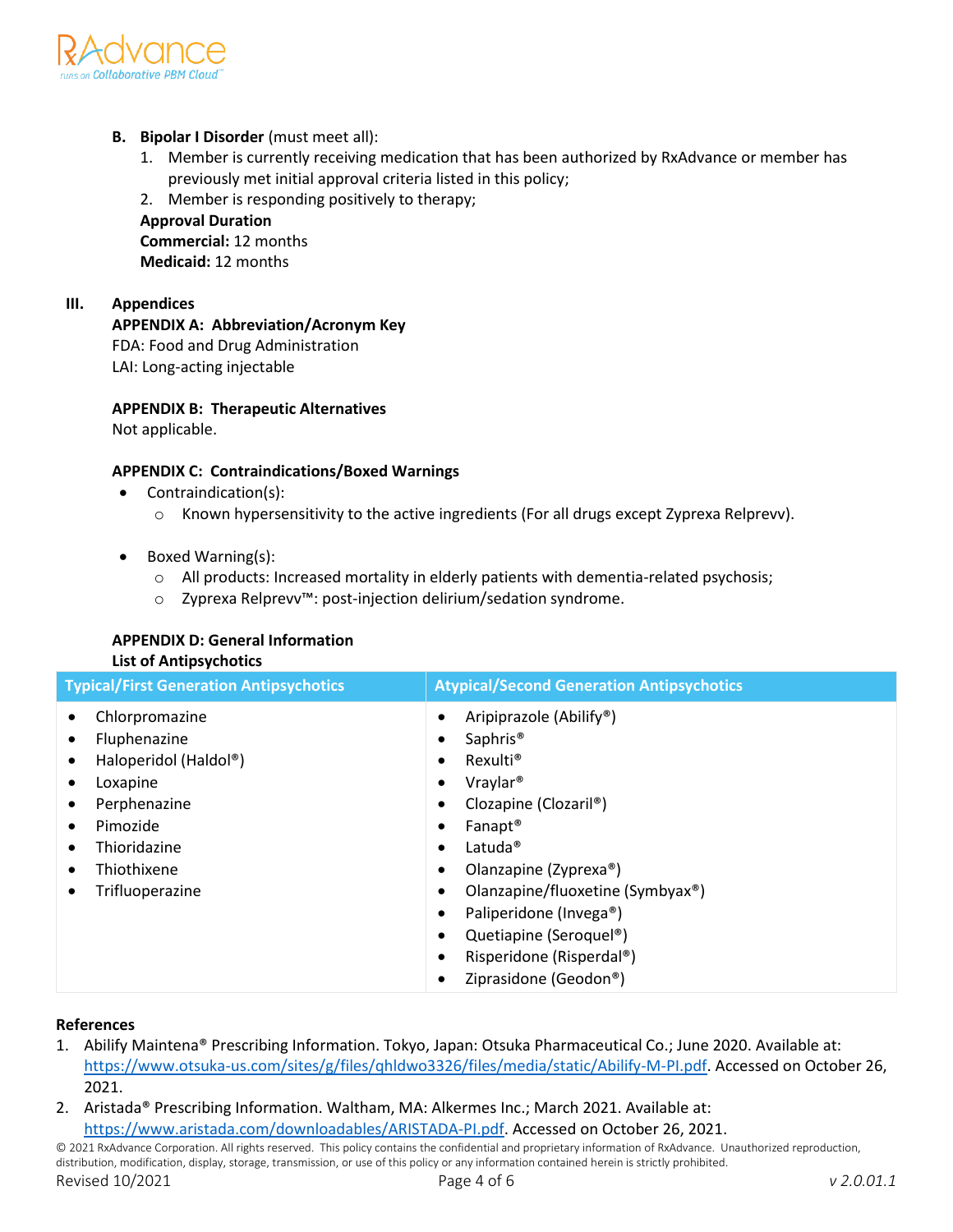

- 3. Aristada Initio® Prescribing Information. Waltham, MA: Alkermes Inc.; March 2021. Available at: <https://www.aristada.com/downloadables/ARISTADA-INITIO-PI.pdf> . Accessed on October 26, 2021.
- 4. Zyprexa Relprevv™ Prescribing Information. Indianapolis, IN: Eli Lilly and Company; May 2021. Available at: [https://dailymed.nlm.nih.gov/dailymed/fda/fdaDrugXsl.cfm?setid=f9a73185-88de-4d7b-b3c0](https://dailymed.nlm.nih.gov/dailymed/fda/fdaDrugXsl.cfm?setid=f9a73185-88de-4d7b-b3c0-bbf231483241&type=display) [bbf231483241&type=display.](https://dailymed.nlm.nih.gov/dailymed/fda/fdaDrugXsl.cfm?setid=f9a73185-88de-4d7b-b3c0-bbf231483241&type=display) Accessed on October 26, 2021.
- 5. Invega Sustenna® Prescribing Information. Titusville, NJ: Janssen Pharmaceutical; August 2021. Available at: [https://dailymed.nlm.nih.gov/dailymed/fda/fdaDrugXsl.cfm?setid=1af14e42-951d-414d-8564-](https://dailymed.nlm.nih.gov/dailymed/fda/fdaDrugXsl.cfm?setid=1af14e42-951d-414d-8564-5d5fce138554&type=display) [5d5fce138554&type=display.](https://dailymed.nlm.nih.gov/dailymed/fda/fdaDrugXsl.cfm?setid=1af14e42-951d-414d-8564-5d5fce138554&type=display) Accessed on October 26, 2021.
- 6. Invega Trinza® Prescribing Information. Titusville, NJ: Janssen Pharmaceutical; August 2021. Available at: [https://www.janssenlabels.com/package-insert/product-monograph/prescribing-information/INVEGA+TRINZA](https://www.janssenlabels.com/package-insert/product-monograph/prescribing-information/INVEGA+TRINZA-pi.pdf)[pi.pdf.](https://www.janssenlabels.com/package-insert/product-monograph/prescribing-information/INVEGA+TRINZA-pi.pdf) Accessed on October 26, 2021.
- 7. Risperdal Consta® Prescribing Information. Titusville, NJ: Janssen Pharmaceutical; February 2021. Available at: [https://www.janssenlabels.com/package-insert/product-monograph/prescribing-information/RISPERDAL+CONSTA](https://www.janssenlabels.com/package-insert/product-monograph/prescribing-information/RISPERDAL+CONSTA-pi.pdf)[pi.pdf.](https://www.janssenlabels.com/package-insert/product-monograph/prescribing-information/RISPERDAL+CONSTA-pi.pdf) Accessed on October 26, 2021.
- 8. Perseris™ Prescribing Information. North Chesterfield, VA: Indivior Inc; December 2019. Available at: [https://www.perserishcp.com/prescribing-information.pdf.](https://www.perserishcp.com/prescribing-information.pdf) Accessed on October 26, 2021.
- 9. Clinical Pharmacology [database online]. Tampa, FL: Gold Standard, Inc.; 2020. Available at: http://www.clinicalpharmacology-ip.com/. Accessed October 26, 2021.
- 10. UpToDate. [database online]. Waltham, MA: Wolters Kluwer; 2020. Available at: Uptodate.com/contents/pharmacotherapy-for-schizophrenia-long-acting-injectable-antipsychotic-drugs. Accessed October 26, 2021.

| <b>Review/Revision History</b>                                                                                                                                                                                                                                                                                     | <b>Review/Revision Date</b> | <b>P&amp;T Approval Date</b> |
|--------------------------------------------------------------------------------------------------------------------------------------------------------------------------------------------------------------------------------------------------------------------------------------------------------------------|-----------------------------|------------------------------|
| Policy established.                                                                                                                                                                                                                                                                                                | 9/4/2020                    | 09/14/2020                   |
| Policy was reviewed:<br>Dosing Information dosing regimen for Abilify<br>Maintena was updated from "200 to 400 mg<br>every 4 weeks" to "160 mg-400 mg monthly (no<br>sooner than 26 days after the previous<br>injection)".                                                                                        | 07/08/2021                  | 09/14/2021                   |
| Dosing Information maximum dose for Aristada<br>2.<br>was updated to include "Aristada Initio®: 675 mg<br>one time dose".                                                                                                                                                                                          |                             |                              |
| Dosing Information was updated to include<br>3.<br>footnotes regarding hepatic and renal<br>impairment, "*Severe impairment (Child-Pugh<br>class C) and Severe impairment (CrCl <30<br>mL/minute): 0.5 mg twice daily orally" and<br>"*Hepatic and Renal Impairment (Subcutaneous):<br>Initiate with oral dosing". |                             |                              |
| 4. Statement about provider sample "The provision"<br>of provider samples does not guarantee<br>coverage" was added to Clinical Policy.                                                                                                                                                                            |                             |                              |

© 2021 RxAdvance Corporation. All rights reserved. This policy contains the confidential and proprietary information of RxAdvance. Unauthorized reproduction, distribution, modification, display, storage, transmission, or use of this policy or any information contained herein is strictly prohibited. Revised 10/2021 Page 5 of 6 *v 2.0.01.1*